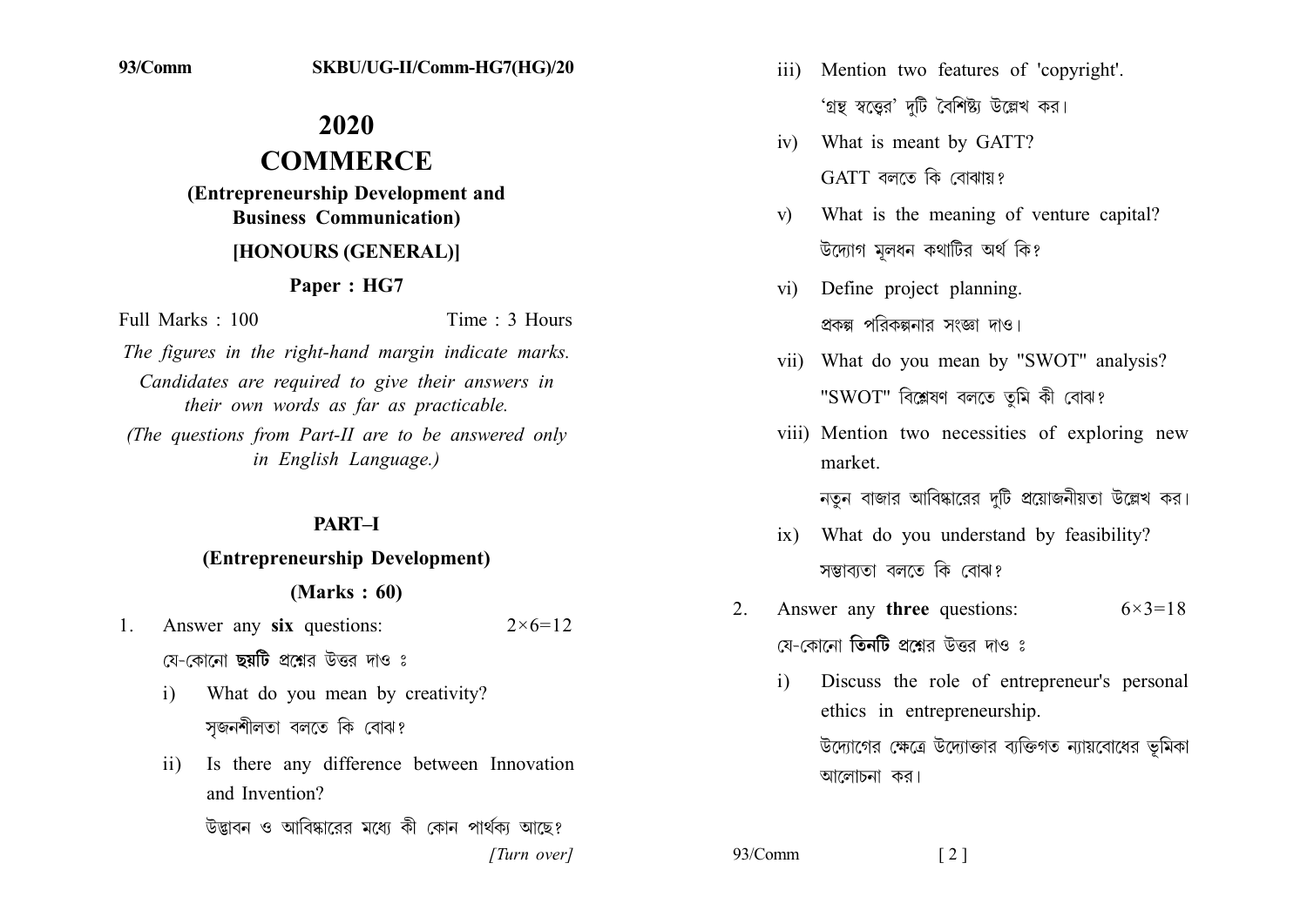- State the reasons for more popularity of  $\overline{11}$ private companies in India. ভাবতে প্ৰাইভেট কোম্পানীৰ অধিক জনপ্ৰিয়তাৰ কাৰণগুলি ব্যাখ্যা কর।
- State the importance of creativity.  $\overline{111}$ সজনশীলতার গুরুত্ব বর্ণনা কর।
- State the economic significance of small  $iv)$ business entrepreneurship. ক্ষদ্রায়তন কারবারি উদ্যোগের অর্থনৈতিক তাৎপর্য উল্লেখ কর।
- Write a short note on debt financing.  $V$ ) ঋণ সংস্থান সম্পর্কে একটি টীকা লেখ।
- Answer any **three** questions:  $10 \times 3 = 30$  $3<sub>1</sub>$ যে-কোনো **তিনটি** প্ৰশ্নেব উত্তব দাও ঃ
	- "The main function of an entrepreneur  $i)$ a) is evaluation and identification of opportunities".— Discuss. ''উদ্যোক্তার প্রধান কাজ হল সুযোগের মূল্যায়ন ও চিহ্নিতকরণ।"— আলোচনা কর।
		- "Entrepreneurs are not made, they are  $h)$ born"— Discuss.  $5+5=10$ ''উদ্যোক্তাদের তৈরী করা যায় না, তারা জন্মগ্রহণ

 $\lceil 3 \rceil$ 

করেন'' $\longmapsto$  আলোচনা কর।

- Narrate the contents of a Project Report.  $\overline{11}$ প্রকল্প প্রতিবেদনের অন্তর্ভুক্ত বিষয়গুলি বিবৃত কর।
- iii) a) How are New Markets explored? নতুন বাজার কিভাবে আবিস্কার করা হয়?
	- Write a short note on intellectual  $h$ ) property right.  $6+4=10$

মেধাস্বত্ব অধিকার সম্পর্কে একটি টিকা লেখ।

iv) Give a short description of different Government grant schemes for new ventures in India.

> ভারতে নতুন উদ্যোগের ক্ষেত্রে বিভিন্ন সরকারী আর্থিক সহায়তা প্রকল্পগুলির সংক্ষিপ্ত বিবরণ দাও।

- a) How are project plans prepared?  $V$ ) প্রকল্প পরিকল্পনা কিভাবে প্রস্তুত করা হয়?
	- How is feasibility study conducted?  $h$ )  $5+5=10$

বাস্তবতার সমীক্ষা কিভাবে করা হয়?